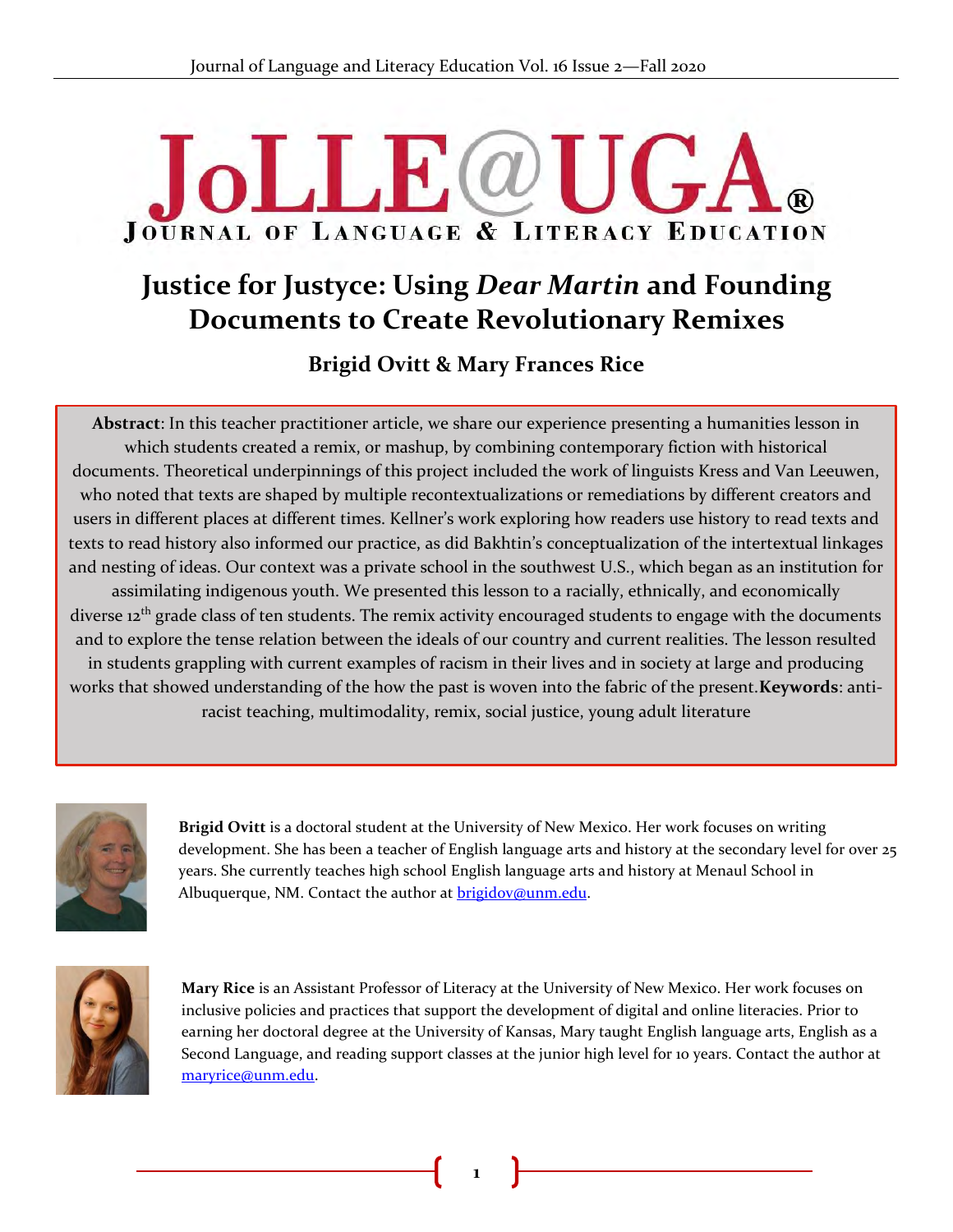**"We want students to know** 

**that we understand the perilousness of these times and our hearts are with those who have been** 

**harmed by injustice, even as we work for stronger communities."**

#### **Introduction<sup>1</sup>**

iving in a country where instances of racism and extrajudicial responses from officials of so-called public safety are commonplace, classrooms should be spaces where students are supported in thinking critically about texts and across texts. With critical understandings, students can then question their social worlds (Freire & Macedo, 1987). That questioning comes as students participate in complex activities. As educators, we L

want to help students learn criticality—to ask the questions that will help students consider their social realities—as well as develop the empathy to identify with how others are thinking and feeling (Varghese, 2018). Above all, we want students to know that we understand the perilousness of these times. Our hearts are with those who have been harmed by injustice, even as we work for stronger communities.

As a classroom teacher and a teacher educator, we designed and implemented a text remixing project that inquired into racism, specifically anti-Blackness from *Dear Martin* by Nic Stone (2018) and alongside Martin Luther King's *I have a Dream* speech (1963) and the *Declaration of Independence* (1776), for high school students in a humanities class. The purpose of this Voices from the Field article is to reflect on our

thinking behind designing the remix activity as it was grounded in multimodal intertextual composition. We also share the steps we followed in conducting the remix activity centered on social justice as two white<sup>2</sup> educators, along with examples of student remixes and our commentary related to our instructional goals. We hope our descriptions are useful for other teachers who are interested in making connections, pairing historical documents with novels, and promoting reading for the purpose of social critique.

#### **Our Context**

The high school graduation rate in our state is among the lowest in the nation, and so are our national test scores. We experience tension between calls for basic, easy-to-deliver curriculum that will make the state look better on national rankings, and our desire to create curriculum that liberates minds

and addresses inequity.

Brigid is an experienced teacher of a two-year humanities course at an urban independent school in the Southwest. The purpose of her class is to merge English language arts and history topics. In this school, 85 percent of the entire student body identifies as non-white; about 40 percent of students are international students who speak languages other than English as a primary language. Many students are registered members of at least one of the 23 Native

<sup>&</sup>lt;sup>1</sup> We acknowledge that there is a gender spectrum and that myriad pronouns exist that we can use when referring to individuals in our writing. Throughout this article we use pronouns to refer to individuals that correspond with the pronouns they use to refer to themselves.

<sup>&</sup>lt;sup>2</sup> In this article we chose to capitalize all racial and ethnic groups except for "white." We made this choice because we felt that we were writing about the lives, experiences, expressions, and ideas of groups of people who do not identify as white, and we wanted the locus of power to be with those identities rather than our own.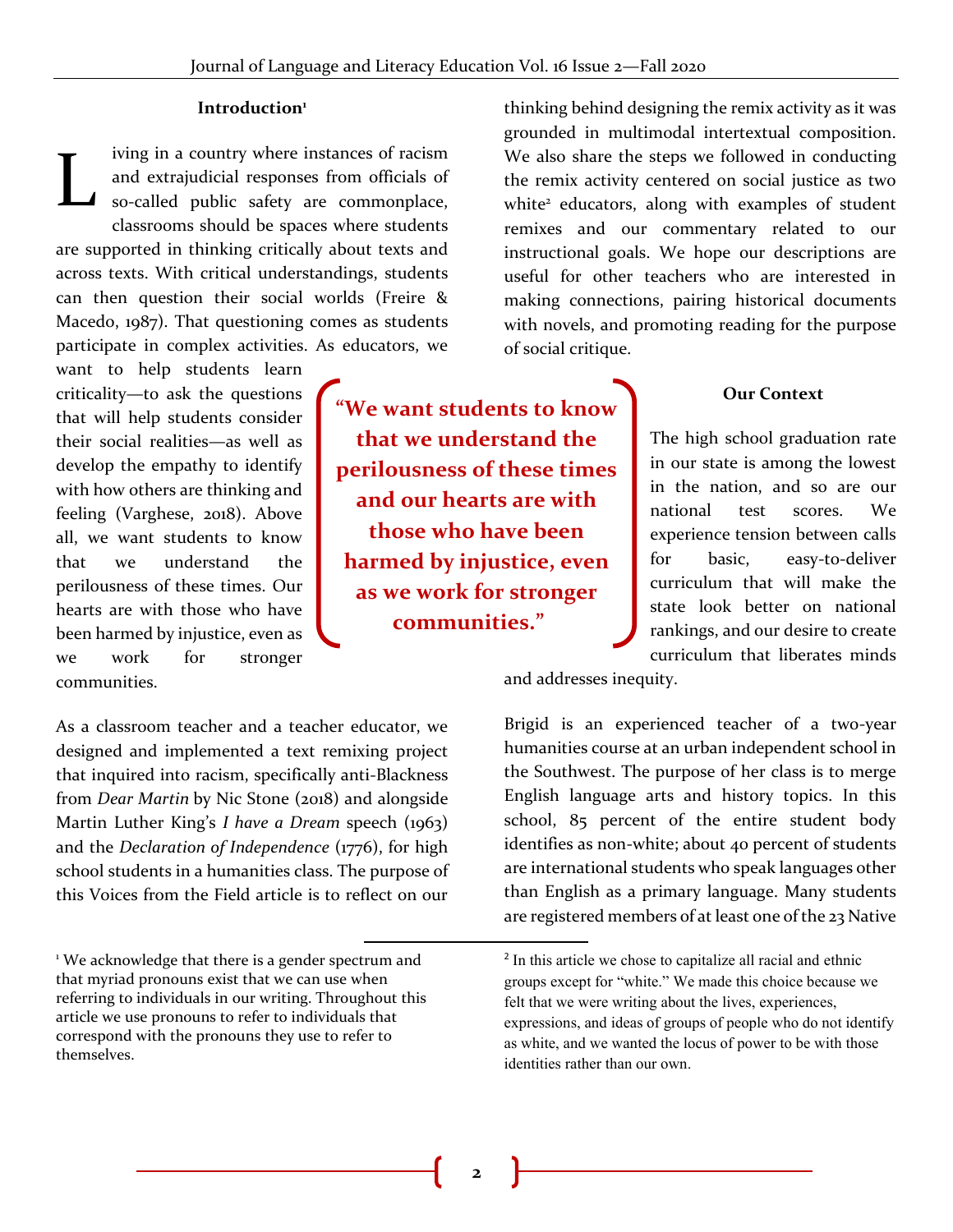American tribes located in the state. In addition, about 20 percent of the student body has a diagnosed disability that affects learning.

Brigid teaches in buildings originally constructed in the 1880s for the assimilation of Pueblo Indigenous peoples and later, for the English language training of Spanish-speaking boys. Many of the buildings have classic Adobe coverings, typical of the Southwest, but the overall architecture is reminiscent of the stark, institutional, assimilation boarding schools with small rows of windows, cramped hallways, plain walls with drab colors, and dark empty corners (Robbins et. al., 2006). The design of the edifices highlights schooling as a form of violence (Coles, 2016; Watkins, 2018). This violence occurs as students are forced to

learn in spaces deliberately constructed both physically and ideologically to oppress them. Currently, the school administration mandates college preparatory curriculum for all students. Although they do not have to take standardized tests, there is still pressure to provide a curriculum emphasizing content, values, traditions, and modes of

discourse that reflect and preserve the status quo of white power (Leonardo & Zembylas, 2013). Although the school grants teachers considerable latitude in what they teach, there is no call for strong critical framing on social issues such as race, and there is no particular acknowledgement of the history of the space.

The specific class where we conducted the remix activity was comprised of ten students total. Five of these were international students: one of Egyptian descent who had also lived in Saudi Arabia, three from Viet Nam, one from Hong Kong, and one from China. One student identified as Puerto Rican, one identified as Black, one identified as Indigenous

**"We wanted students to see the bravery in their own lives and experiences particularly the intellectual bravery of . . . calling out incivility . . . in text and in their communities."**

Navajo (or Diné), one identified as Asian American, and one was a registered member of a Pueblo Indigenous community in our state. All students in this class had been identified by their previous English and history teachers as disengaged from and struggling with the demands of their courses. Although the students' placement into the class positioned them in deficit, we wanted to offer students challenging and interesting experiences that drew on their strengths as racially, culturally, and linguistically diverse youth.

Mary is a teacher educator and university instructor who studies online and multimodal literacy. She had visited the class three to five times per month during the school year and had done so for several years. In accordance with Brigid's interest in learning to use a

> wider range of strategies for writing and using digital resources, we plan some activities and lessons together during the school year. When Mary visits, she offers mini-lessons, conducts small group conversations, and directs the students and Brigid to additional resources online and offline about class topics.

## **Moving from** *Dear Martin* **to the Founding Documents**

*Dear Martin* is a contemporary young adult novel by Nic Stone that was published in 2018. The protagonist is Justyce, a young Black man of modest means attending a predominantly white school in Atlanta, Georgia. Justyce's socioeconomic situation reflected the experiences of many of the students. Some of the students had also previously attended schools that were mostly populated by white peers.

Justyce's experiences in the novel provided multiple opportunities for critical analysis of instances of injustice perpetrated against Justyce and people in his

**3**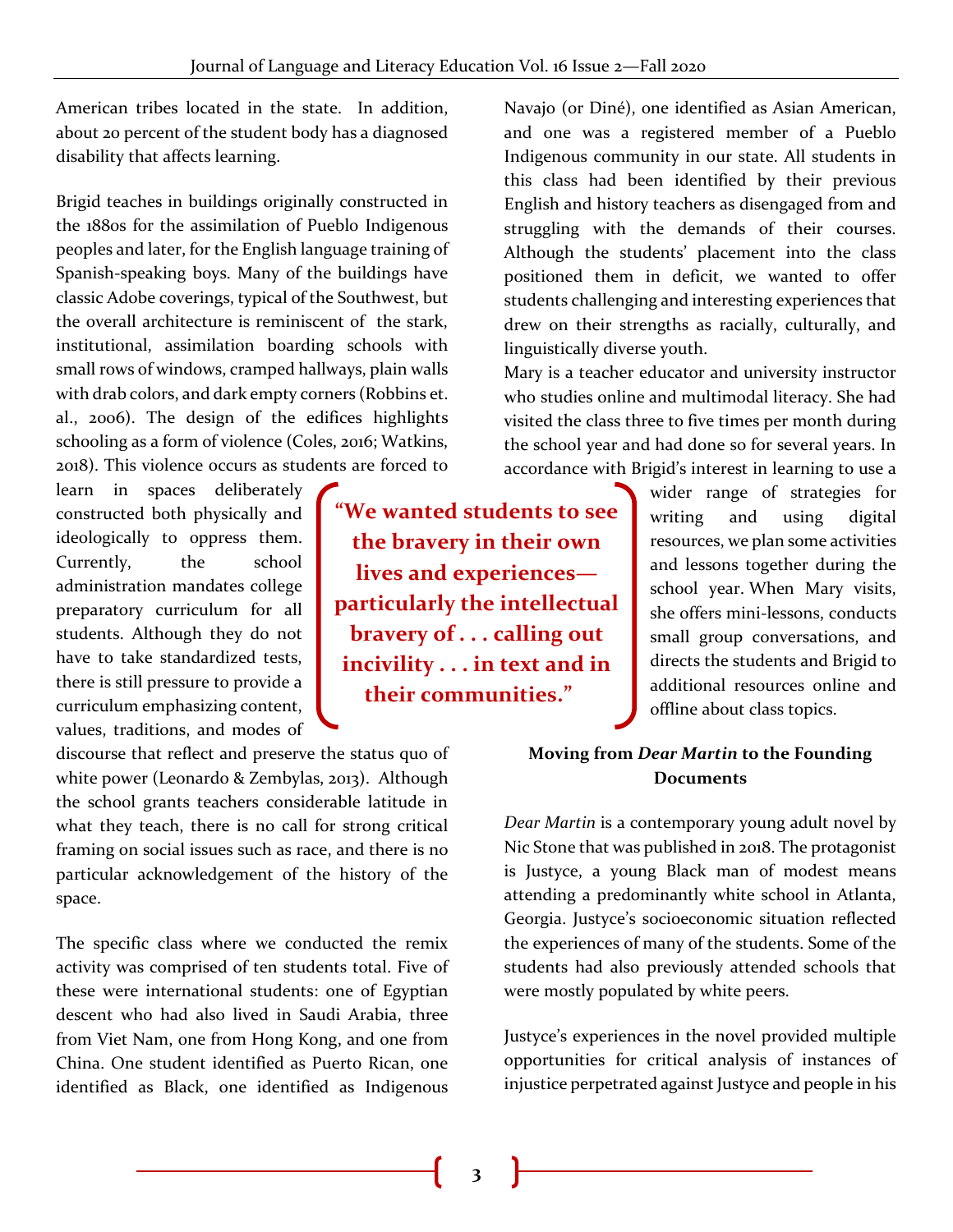community. Besides our goal to understand Justyce as a brave and interesting character, we wanted students to see the bravery in their own lives and experiences in text and in their communities. —We particularly emphasized the intellectual bravery of tackling difficult issues in texts, comparing canonical texts to their own experiences, making interpretations and defending them, and calling out incivility, particularly anti-Blackness where they found it. Finally, we wanted to build a bridge between the course's English language arts and history content. We feel these primary sources are critical to democratic civic dialogue about how to move forward in the face of all-to-frequent terrible racialized incidents.

In the novel, Justyce kept a journal in which he conducted an ongoing epistolary dialogue with Martin Luther King, Jr. By keeping the diary, Justyce worked to make sense of racial profiling, laughing at racist jokes, affirmative action, and many other issues related to race in American life. The format of the book as plot alongside the diary

entries opens space for making connections between texts. One text we chose was the *I Have a Dream* speech by King (1963). What we noticed as we prepared to teach King's speech was that often he referenced other founding documents, such as *Declaration of Independence* by Thomas Jefferson (1776). King's references were embedded in arguments that those documents were hypocrisy until all Americans had political, social, and economic opportunities. In fact, the *Declaration* embodied tensions and hypocrisies, similar to what Justyce grappled with in the novel. In planning, we realized that we could create the opportunity for an aesthetic experience with students through making meaning using the novel, the speech,

**"In their remixing of these documents the students created spaces for themselves within these iconic documents as they used them to express their understandings of racism and anti-Black sentiment."**

and the *Declaration* as the source material (Rosenblatt, 1994).

### **Remix as a Multimodal Literacy Process**

A remix—sometimes called a mashup—is the blending together of two or more texts. Remixing happens often out of school, but less often in it. For example, the television series *Glee* (Fox) that ran from 2009 to 2015 featured a high school choir where two or more songs were often combined to great effect in exploring plot events and character development. Remixes are powerful because they expose intertextual linkages and demonstrate how ideas are nested together (Bakhtin, 1981; Fairclough, 1992). It

> was these linkages that caught our attention because all knowledge is an intertextual remix (Bakhtin, 1981; Jocson, 2013). Further, because remixing can be used to illustrate both harmony and disharmony, it seemed a strong strategy to explore the tensions inherent in Justyce's life as he came to terms with anti-blackness while coming of age.

Linguists Kress and Van Leeuwen (2001) noted that texts are shaped by multiple recontextualizations or remediations by different creators and users in different places at different times. In our case, we wanted students to realize that these three texts had multiple meanings and that interpretations of those meanings could be reshaped to represent or highlight important ideas. However, drawing out those multiple meanings would require students to develop deep familiarity with all of the texts. It also would require them to become sensitive to their responses to the texts. Furthermore, remixing these particular texts required students to decompose and recreate texts that have become part of the canon of the U.S.'s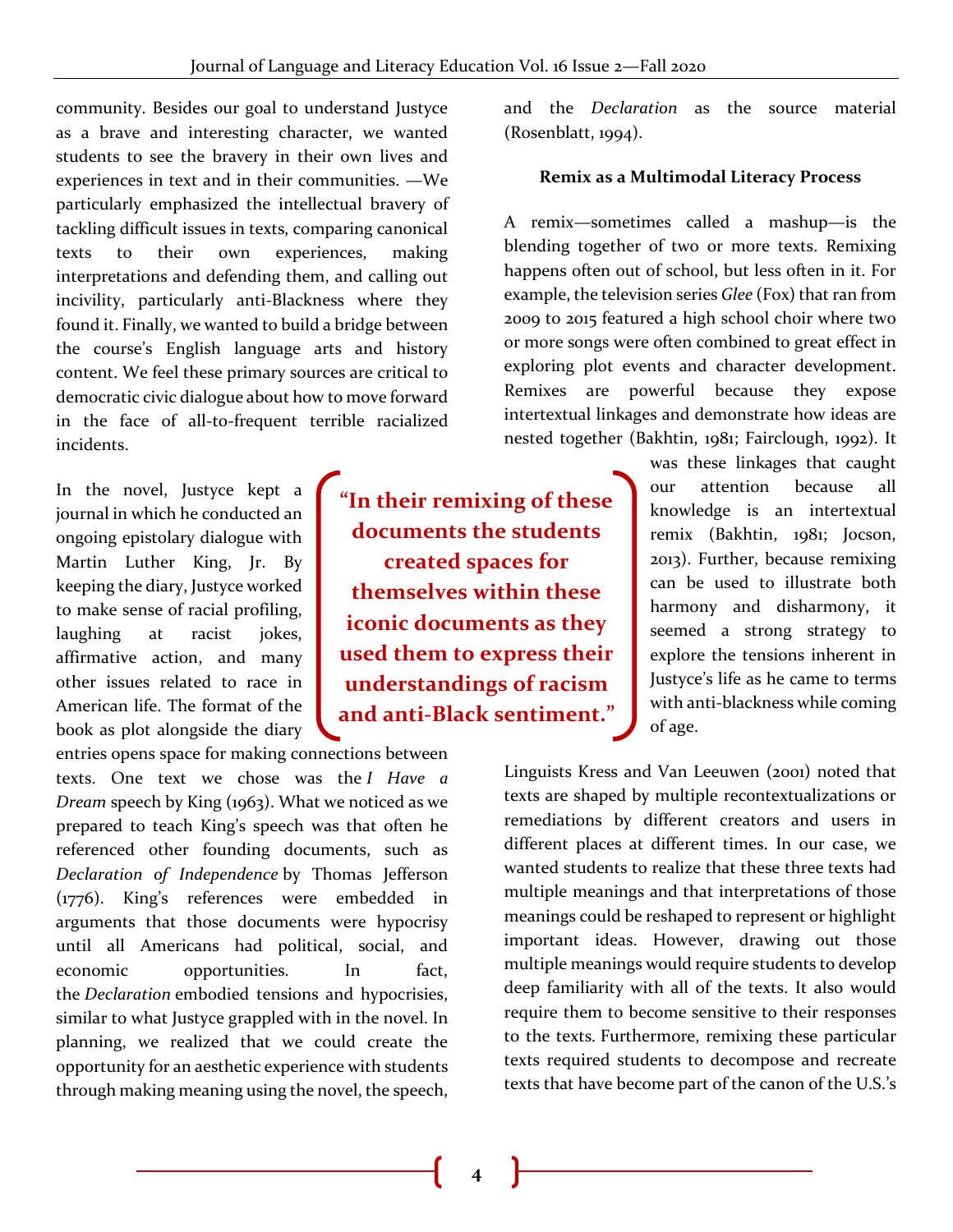structure and self-image. In their remixing of these documents, the students created spaces for themselves within these iconic documents as they used them to express their understandings of racism and anti-Black sentiment.

Although historically, compositions that borrow heavily from multiple texts have sometimes been misunderstood by teachers as plagiarism, we accepted the argument that remixes appropriate, borrow, and blend texts to create new(er) legitimate texts by leveraging cultural meanings (Lessig, 2008). Often original texts used in remixes represent different modalities or semiotic domains, such as oral or written language, images, symbols, sounds, gestures, and artifacts. The speech was written and then read and recorded in writing as a series of transmediational acts (Suhor, 1984. Similarly, the declaration is a document that is both read and heard (Miller & Sheperd, 2004). Moreover, Kress (2010) argued that even linguistic text is visual in how it is arranged on the page, including the white spaces and the font. In this project, students were invited to participate in text creation that also spanned multiple modes to engage with the surrounding social discourses about ideas common to all three texts (speech, declaration, novel), such as freedom and equity.

Once we understood how multiperspectival lenses operated, we looked at Kellner's work about understanding layers of meaning in text in critical media literacy (Kellner & Kim, 2010). According to Kellner (2003), whose major scholarly interest is in how media can contribute to hegemony and counterhegemony, readers use history to read texts and texts to read history. In our case, we were asking students to use the *I have a Dream* speech (1963) and the Declaration (1776) to read each other and then, use them both to read *Dear Martin* (2018). In turn, *Dear Martin* could be used to read both texts as well, alongside other reading students have done about

social inequality and their own experiences. In this scenario, there were multiple possible relations between texts and contexts and media culture and history, and among the social worlds of the students composing in our classroom. Therefore, students could produce an infinite number of remixed responses situated within the context of the original texts and their own experiences. In so doing, students could be positioned to mix multiple levels and periods of history—their own histories, the 1960s through King's commentary, and the eighteenth century through political document. This mix also would inform and be informed by Justyce's experiences and Stone's writing in *Dear Martin*.

Finally, we considered identity positionings in the process of composing (Hull & Katz, 2006). For example, we understood that some students might be uncomfortable talking about race and racism with us because of our status as white women and our position of power as teachers. Instead, the remix allowed students to grapple with ideas in the abstract and then share them through an embedded, personal artifact. This activity prompted critical thinking, but it did not ask students to directly lay bare traumas they may have experienced (although students were certainly free to share if they wished). By engaging with remix as an interpretive act with multiple possible responses, we were providing a space for capturing students' impressions and understanding on their own terms.

## **Remixing Activities**

We initiated the remix project when students were about a third of the way through *Dear Martin*. At this point in the novel, Justyce was arrested as a result of racial profiling and encountered the casual racism of Justyce's classmates and the institutional racism of his school. Students continued a habit of journal writing that was already a routine in the classroom, but for this project, the journaling added an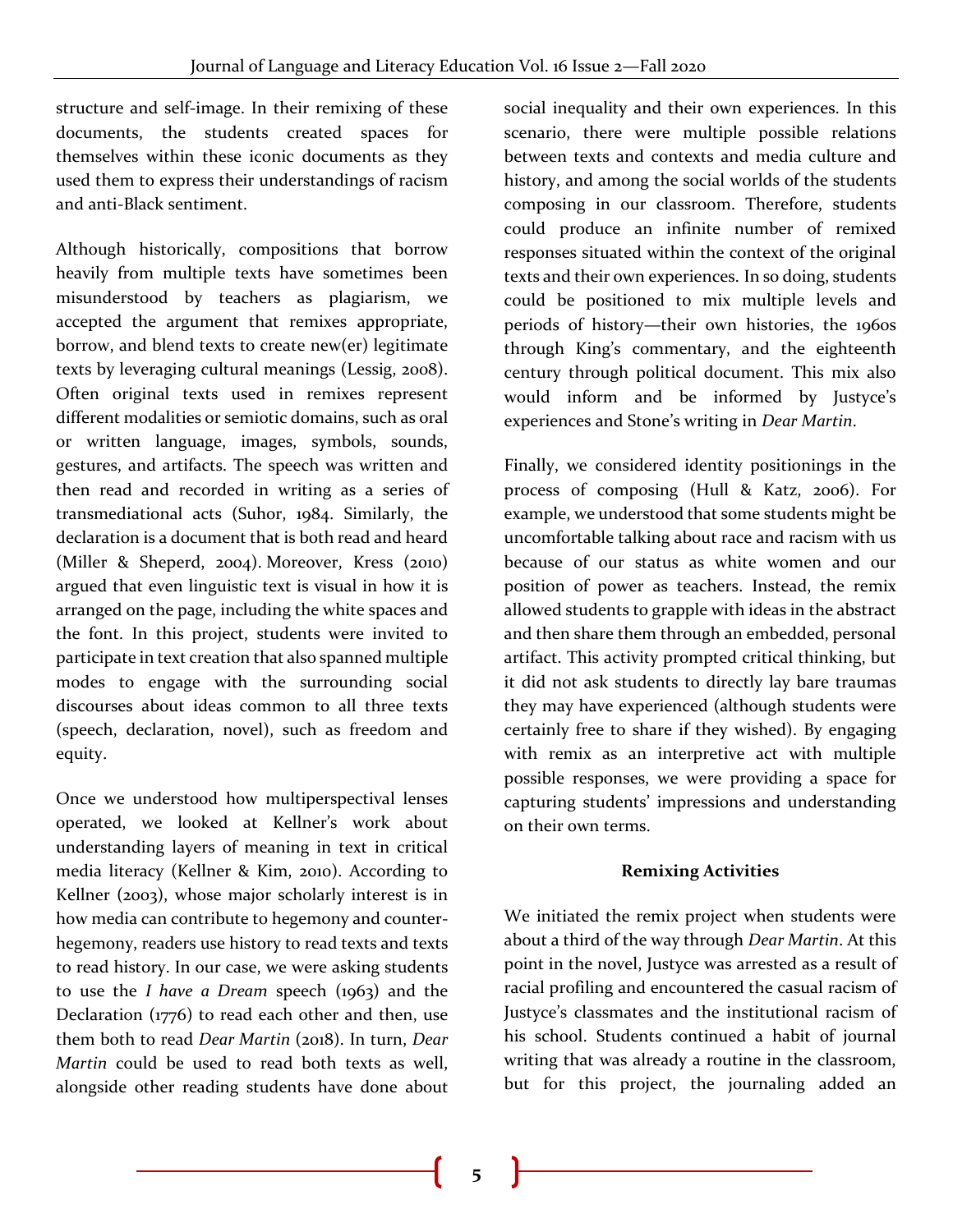additional layer of interest because *Dear Martin* is also written as letters that are more for introspection than to actually send to a person. Thus, the journals functioned as an important multi-genre, multipurpose space for looking inward and moving outward while responding to text (King, 2020).

To complete the project, the class reviewed previously discussed issues of legal segregation that were under scrutiny in the 1960s. These topics included separated public spaces by race, diminished economic and educational opportunities, increased surveillance in Black communities, and the general lack of justice for crimes against Black people, including murder. In addition, students were presented with the *I Have a Dream* speech in digital and hard copy form. Students listened to the speech in King's voice and annotated an online or digital text. Their annotations included highlighting key ideas. After listening to and reading the speech, students completed a quick write where they did journaling to respond to the question, "Why do you think Martin Luther King Jr. is an appropriate and powerful correspondent for Justyce?" To address the question, students discussed their responses in pairs or small groups. The sharing focused on ideas from the book centered on activism and hypocrisy. Students also homed in on notions of equity: who is included and excluded, and possible responses and responsibilities to witnessing injustice.

After working with the speech, students were provided digital and hard copies of the *Declaration of Independenc*e. Students had engaged with this document in a previous unit, but they were encouraged to read between this document and the *I Have a Dream* to look for connections. Most students compared hard copies, since those contained their notes. Some students highlighted digital copies and compared their screens to a partner's.

With this preparation, students were ready to craft their own remixes. Mary asked the students what they knew about mashups and allowed them to share examples they knew of from music and art. One of the examples came from Art Wars (2020), which featured storm trooper helmets from the movie *Star Wars*, decorated and arranged in four quadrants similar to Andy Warhol's famous painting of soup cans.

When students seemed to understand the basic concept from Art Wars, Mary and the students codeveloped a model where she used think-aloud techniques to share what she wanted her message to be, and then the students helped begin to selecting lines. As they worked, students gave her feedback. Mary chose the first line of the model remix, then prompted students to find a line from a different text that would "go with" the first line. One student suggested a line, and Mary wrote it underneath the first line she had chosen. Students continued calling out lines they thought would fit, and Mary continued adding them to the model. Mary and Brigid took turns pausing to ask students questions, such as: "Why did you choose this line? What makes it a good fit to follow the previous line? What do these lines mean when you read them individually and how does that change or stay the same when they are juxtaposed?" When the students decided that the remix was "finished," Mary read the work as a whole, and the class discussed what it meant, how it affected them, and how the meaning made responded to the original documents. The co-created model functioned as demonstration of what students could produce; it was also a pattern for the process of remix as the organic interlocking of perspectives and voices.

As we provided modeling, the class experimented with repeating elements in the lines, such as the repetition of "I have a dream." They considered what the repetition did for rhetorical effect and what other lines would bear repeating in a similar manner.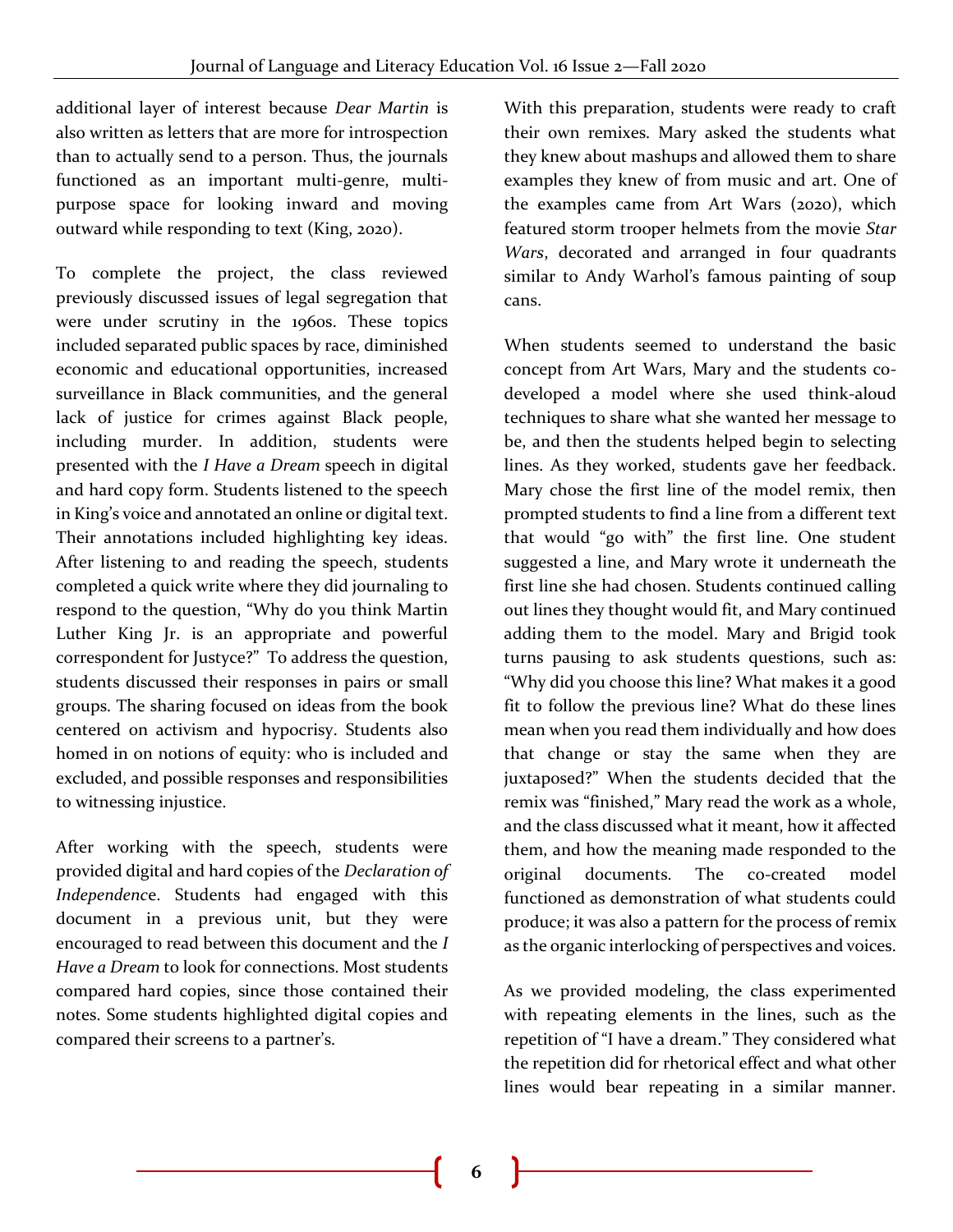## **Table 1**

#### *Examples of remix strategies*

| <b>Strategy</b>           | <b>Explanation</b>                                                                                                                                                                                                                                                                                | <b>Student application</b>                                                                                                                                                                                                                  |
|---------------------------|---------------------------------------------------------------------------------------------------------------------------------------------------------------------------------------------------------------------------------------------------------------------------------------------------|---------------------------------------------------------------------------------------------------------------------------------------------------------------------------------------------------------------------------------------------|
| <b>Repeating elements</b> | In speeches, orators often<br>use a line over and over for<br>effect. For example, the "I<br>have a dream" line from<br>King's speech is repeated<br>several times.                                                                                                                               | Students looked for words<br>that repeated in both texts,<br>like "freedom" and chose<br>lines from both texts that<br>used that word.                                                                                                      |
| <b>Spliced lines</b>      | One could combine "I have<br>a dream today" from King<br>with "that they should<br>declare the causes which<br>compel them to separation"<br>from the Declaration to<br>make a complete sentence<br>with a new meaning.                                                                           | One student placed "I have a<br>dream" next to "That all<br>men are created equal." The<br>result was:<br>I have a dream that all men<br>are created equal.                                                                                 |
| <b>Thematic sequences</b> | Lines can be brought<br>together easily when they<br>match ideas, even if the<br>words are different. For<br>example, there are many<br>references to injustice from<br>the King of England that can<br>be merged with Martin<br>Luther King, Jr.'s claims<br>against the American<br>government. | One student used the line<br>about "the greatest<br>demonstration of the history<br>in our nation" from King<br>alongside the line "When in<br>the course of human events"<br>because they both reference<br>the past—what has<br>happened. |

During the demonstration, the students also experimented with mashing two lines into one, starting start with the beginning of one line and ending with the other. They considered whether it sounded better in some instances to make the connection smooth or to have the new line shift focus abruptly. Finally, the students searched for lines that matched because of larger issues of theme that they had already identified. As they worked, the students began to see how lines could be stitched together for

thematic flow, but also to deliberately contradict or disrupt one another. Examples of these strategies provided are in Table 1. During the activity, the students were able to see how combining lines had an aesthetic quality (Kress, 2010) as well. That quality was visual in how the lines looked on a page as well as sonorous, and in how they sounded when being read aloud.

After the demonstration, students began creating remixes using the words and phrases from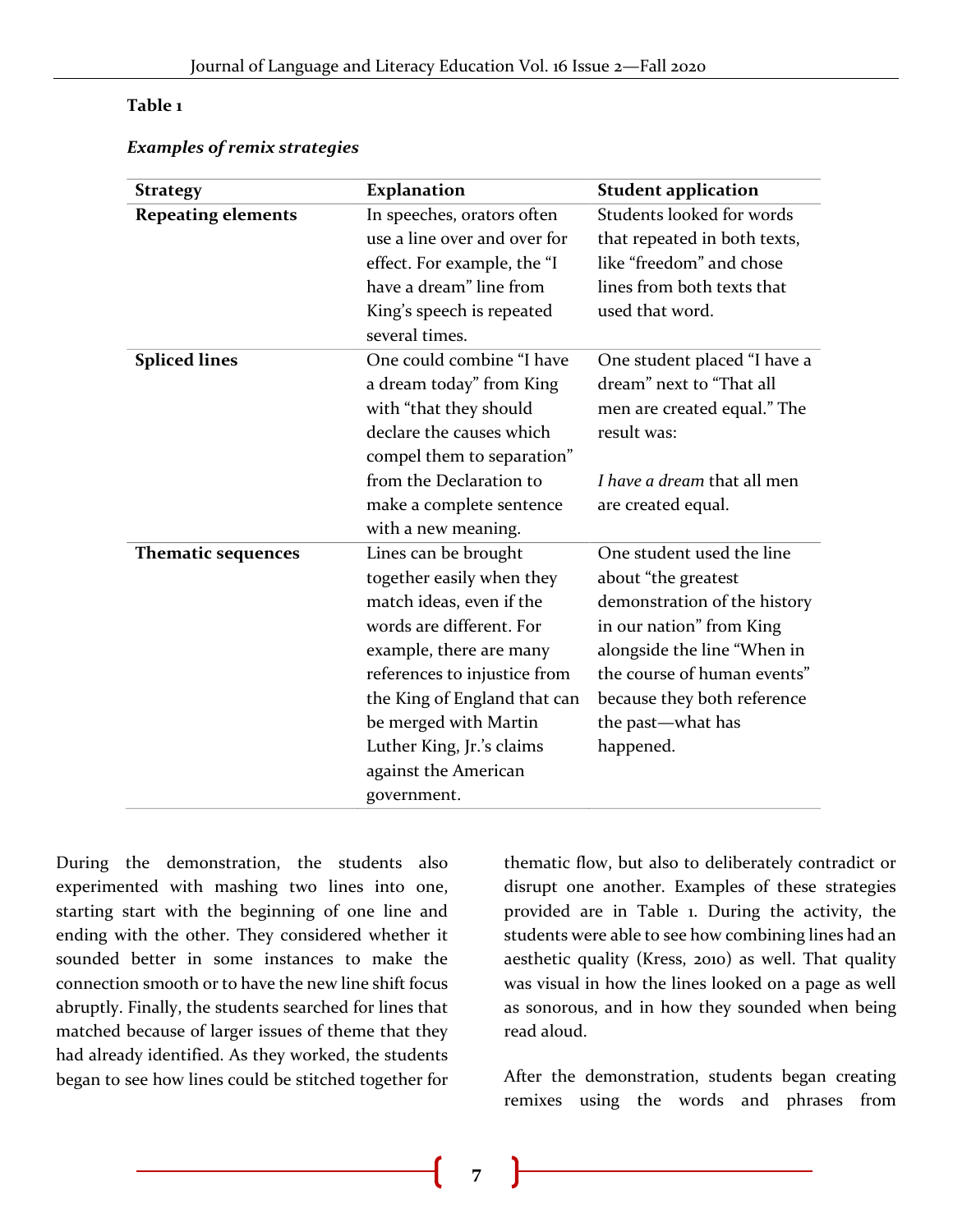the *Declaration of Independence* and *I Have a Dream*, keeping in mind Justyce's experiences in *Dear Martin* and their own experiences with (in)equality and (in)justice in the United States. Students chose excerpts from the documents and arranged them on large sheets. Students were able to choose their group and sizes. Some worked in pairs or small groups. Others worked individually.

As they worked, students quoted bits of each document to each other, trying out both how the excerpts they chose sounded next to each other and how they acquired different meanings by being juxtaposed. We were most pleased to hear conversations about *Dear Martin* interspersed with students' decisions regarding where and how to remix the documents. They were not assigned to make explicit poetry, but every group focused to some degree on creating a poetic or versed form. At the end of class students affixed their remixes to the whiteboard, read them through, and explained what they had accomplished through their arrangement of the texts.

Students shared their remixes and engaged in guided group discussion about their choices. During this sharing, they revealed their reasoning and also made references to events and ideas in *Dear Martin*. For example, the students discussed the connections they had made between the injustices of King George and the over-policing in Justyce's community. They also realized that Martin Luther King, Jr. was not as peaceful in his approach to change as they had supposed from previous educational experiences. One student noted, "You can really see how Justyce is calling out the violence in the same way that [Martin Luther King, Jr.] was. Justyce wasn't sitting there, like 'well, I'll go pray for folks to be nicer. He wanted action." The power balance issues also came forward in comments such as "The King [of England] thinks he can do what he wants because he is the King. When you have power that comes from tradition, of

course it is hard to question. The same goes for racism."

Students also noticed that the historical documents left out other groups, particularly with reference to gender, disability, and language. For example, one student commented, "These documents leave out women; how could they speak about equality and leave so many people out?" Such important noticing was the goal of the activity—to promote deeper reading across multiple sources.

Moreover, students drew conclusions about why Martin Luther King, Jr. called out the promises of such documents in his speech. For example, the "check" that Martin refers to is a metaphor for the promises in the *Declaration* and other founding documents. Such metaphors were clearer to students as they moved through the remix activity. In the third example shared in Table 1, the student remixed the line about "the lonely island of poverty" to address oppression as a kind of social poverty simultaneous to the literal poverty that results from racism.

## **Remixing for Meaning**

Here, we share three examples of the remixes students made in small groups. Each of these was chosen because it offers insight into the possibilities of multi-modal remixing and captures salient insights that emerged from the unit as a whole. Table 1 also contains examples of how students used the strategies we showed them in their compositions.

## **Repeating Elements in** *Free at Last* **by Kevin, Chris, and Joe**

The first example highlights how Martin Luther King, Jr. referred to the *Declaration of Independence* in his speech. The students took concepts from the Declaration about equality, as well as life, liberty, and the pursuit of happiness. The third line they borrowed is not as common. It refers to the right and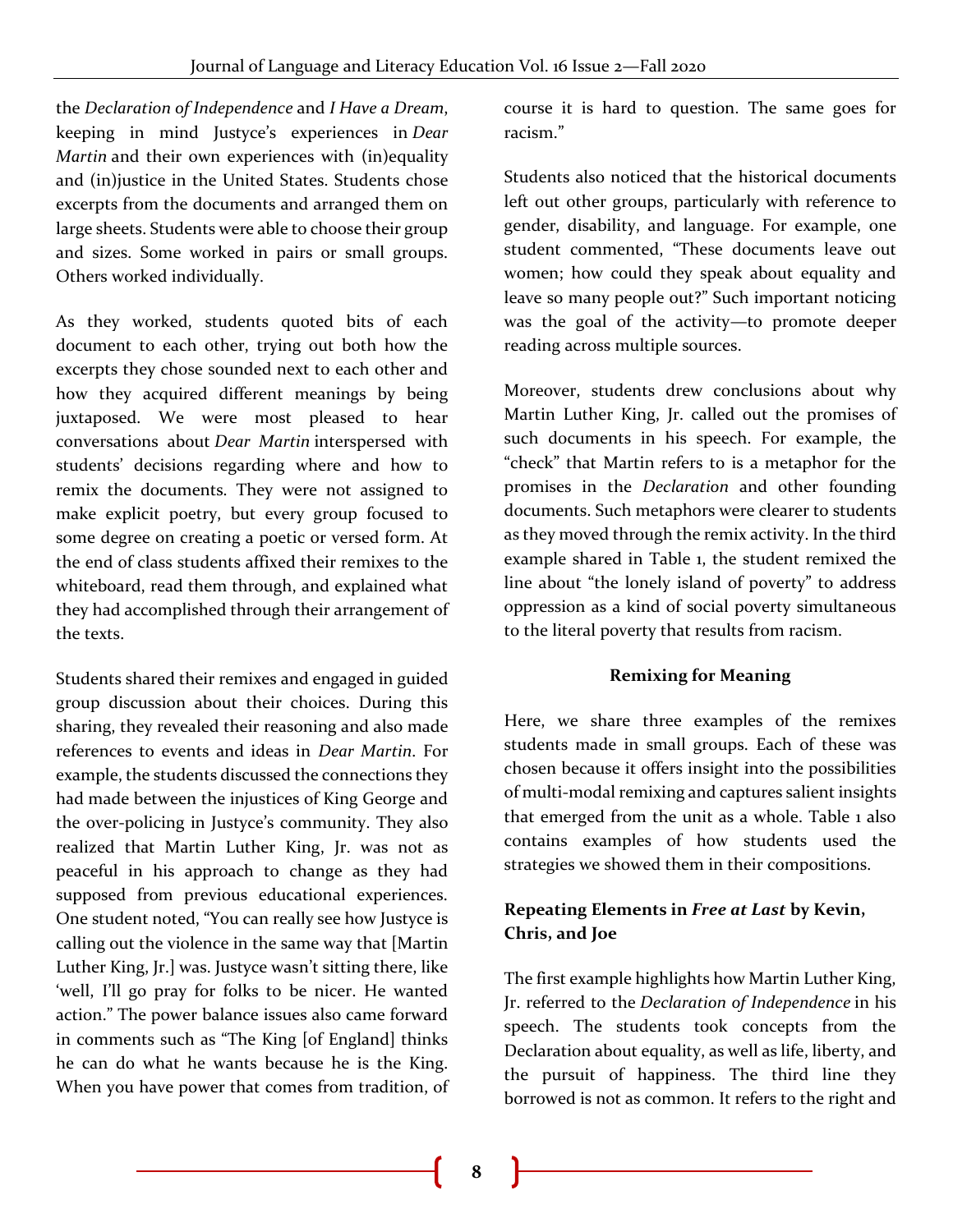duty of a people, in this case, Americans, to dissolve political ties when they are under oppression. In this remix, the line suggests that it is a right and duty to join hands and let freedom ring.

## *Free at Last*

I have a dream today

 *That all men are created equal* When we allow freedom to ring *Life, Liberty, and pursuit of Happiness*

 Will be able to Speed up that day When all of God's children

 Will be able to join hands between them Let freedom ring

### *It is their right; it is their duty*

"Free at last, free at last, Great God a-mighty, we are free at last."

Since the texts were remixed into poetry, the lines were shorted and indented in ways students thought were aesthetically pleasing or important to the flow. The repetitive elements, even of certain letters (such as W and L) in this poem, enhance the remix as an aesthetic artifact and as a product for a new audience, since the lines are now more removed from their original placement in a speech.

During class discussion after sharing this remix, students talked about abstract ideals of freedom regarding race, but they also realized that other groups such as women were left out when they realized how many references there were to men in both the speech and the *Declaration*. In fact, in *Dear Martin,* there were also places where the boys were disparaging to girls. The students used this oppression as an opportunity to discuss injustices that occurred alongside lines other than race.

## **Spliced Lines from** *Happy to Join?* **by Andrea, Scott, and Huimin**

In this second example, the lines from King and Jefferson are alternated more regularly, in a turntaking fashion at the beginning. However, the list of injustices from the *Declaration*, when placed against King's claim of racial injustice, suggests that the sufferings of the colonists historically were not far removed from what some people of color were experiencing in 1964 and today. What appears here is not the full list from the *Declaration*. What is here was selected by the students for its resonance with either *Dear Martin* or with their own experiences. Splicing the lines in this remix also suggests that the speech is a call for independence from the ideologies that support racial injustice.

## *Happy to Join?*

I am happy to join with you today in what will go down in history

as the greatest demonstration in the history of our nation,

*When in the course of human events, it becomes necessary—*

*for one people to dissolve the political bonds which connect them to another*

We must forever conduct our struggle on the high plane of dignity and discipline

*A decent respect to the opinions of mankind requires that they should declare the causes which compel them to separation*

> *He has plundered our seas, ravaged our coasts, burnt out our towns, and destroyed the lives of our people*

> *For imposing taxes on us without our consent*

> *For depriving us in many cases of the benefits of trial by jury.*

> *For Quartering large bodies of armed troops among u*

We have also come to this hallowed spot to remind America of the fierce urgency of now

It would be fatal for the nation to overlook the urgency of this moment—

*Repeated injuries … patient sufferance.*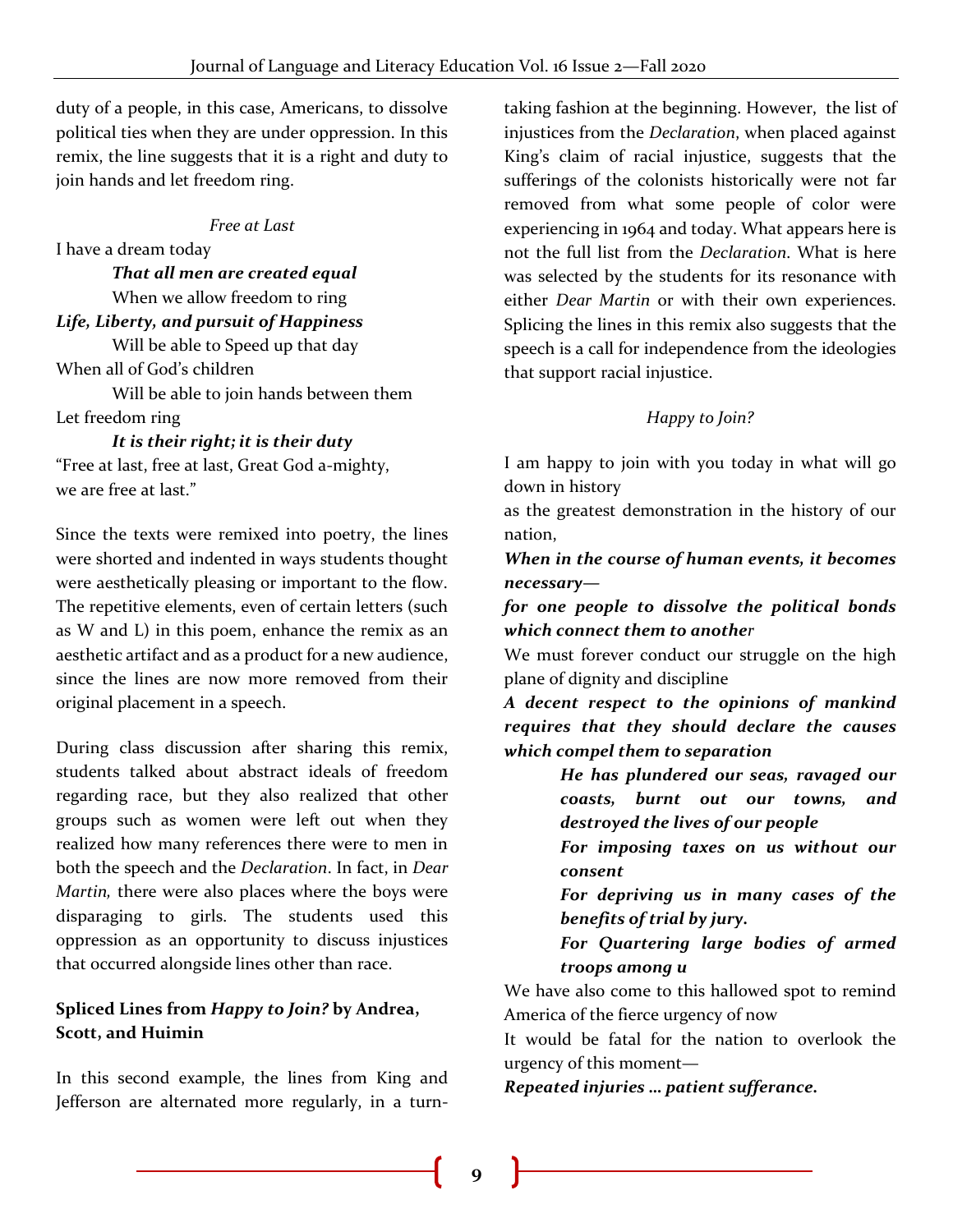The last line about repeated injuries and patient sufferance are from Jefferson, but it pairs well with King's argument about the urgency of the moment in history in 1963 when King was calling for equality. Students had an extended conversation where they looked for instances from the list that happened in *Dear Martin,* but they also made connections with the experiences they had. Finally, the students were able to read Jefferson's list of injustices so many times that many students noticed the negative terms he used to refer to Native Americans (e.g., savage). In their class journals, some students wrote about the tension between the lovely statements in Jefferson's declaration versus the ugly ones and even the ugly circumstances of slavery and mistreatment that King called out in his writings.

## **Thematic Sequences in**  *Awakening* **by Trent and DeShawn**

The final remix example takes three phrases from Jefferson, and the rest is from King. Although it might be tempting for a teacher to think that because there seems

to be so little borrowing, this remix from the students is not as well done, that is not the case. For example, consider the position of life, liberty, and happiness as important themes above the line about bitterness and hatred. It creates a poetic contrast in meaning. Consider how the word *secure* also disrupts the first line about *unspeakable horrors* and *brutality*. Also, in lines about the police specifically, the students refer back to the novel *Dear Martin* and its theme of injustice at the hands of the police, which is ironic because the police are touted as being responsible to carry out justice.

**"As white educators working with mostly nonwhite students, we are obligated to provide spaces for students to notice this tension."**

*Awakening*

A rude awakening. The Negro is the victim of unspeakable horrors of police brutality. *Secure life, liberty, happiness* Drinking from the cup of bitterness and hatred Promises of democracy A smaller ghetto for our children We cannot walk alone On a lonely island of poverty We must make the pledge of civil rights It is obvious As our hope Into a beautiful symphony of brotherhood *We mutually pledge A sacred honor.*

> The last line has also been taken from Jefferson. The reference to *We* in that line follows earlier lines about walking alone. The word *pledge* is repeated, one from Jefferson's document and one from King's speech. The *sacred honor* bookends the first line

about *awakening*. Both have religious undertones, proposing social solidarity as a holy aspiration. During discussion students asked questions of each other about the underlying Christian themes and how those references both supported and constrained meaningful dialogue about equality.

#### **Reflecting on Remixing**

The remix activity created the space for reading, thinking, and learning about both events of the past and the social context of the present (Kellner, 2003). The students made important decisions about how to design text and to borrow from multiple texts to make a representation of theme (Jocson, 2013; Kress, 2010). The general conclusion of the class was that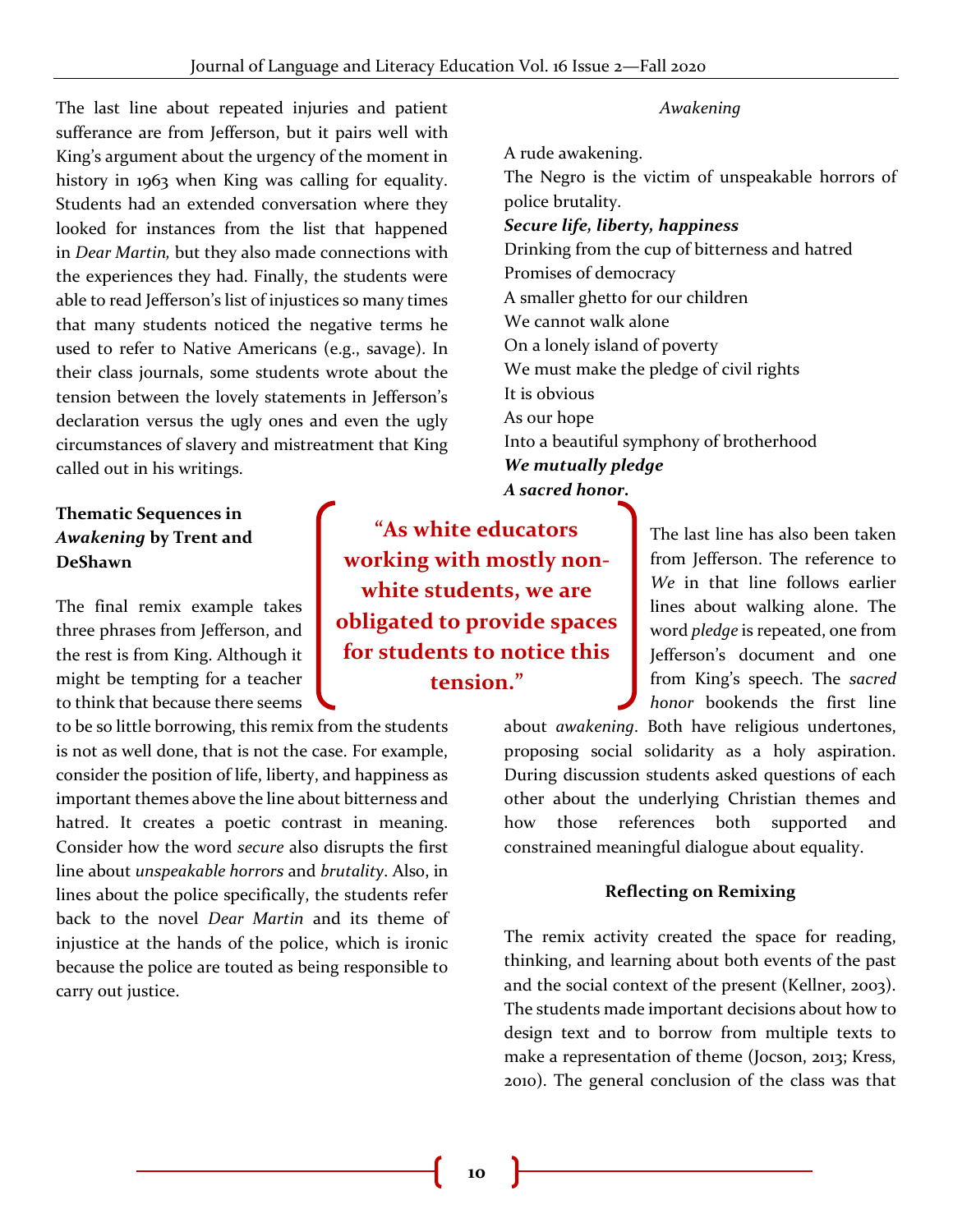certain ideals were embodied in framing documents such as the *Declaration of Independent* around equality and justice. However, those ideals were unmet for Martin Luther King, Jr., and they remain unmet when seen through experiences like Justyce's in *Dear Martin*. As white educators working with mostly non-white students, we are obligated to provide spaces for students to notice this tension. We do not want to be educators who behave like the pernicious "white moderates" King wrote about in his *Letter from Birmingham Jail* (1964). Those who are polite and silent are greater enemies to racial justice.

Another important understanding for students and for us was that Nic Stone did not just write a story about racial injustice. She intentionally drew on events, documents, and ideas, making her novel a

dialogical response situated within a context. The fact that students were also able to notice other injustices, such as the use of "men" in the *Declaration* and the persistence of misogynic representations in *Dear Martin*, as well demonstrated their interest in responding to more aspects of their worlds (Freire & Macedo, 1987). This noticing makes space for additional classroom work and discussion moving forward. We look forward to trying out remix with more texts now that students are more familiar with the concept. Additional novels and documents this strategy can be used with appear in the appendix. We invite teachers to try remixing as a way to support students in reflecting upon, analyzing, and creating complex texts. As educators, we all must commit to supporting students' critical reflection of historical texts. To do so is vital for all of our futures.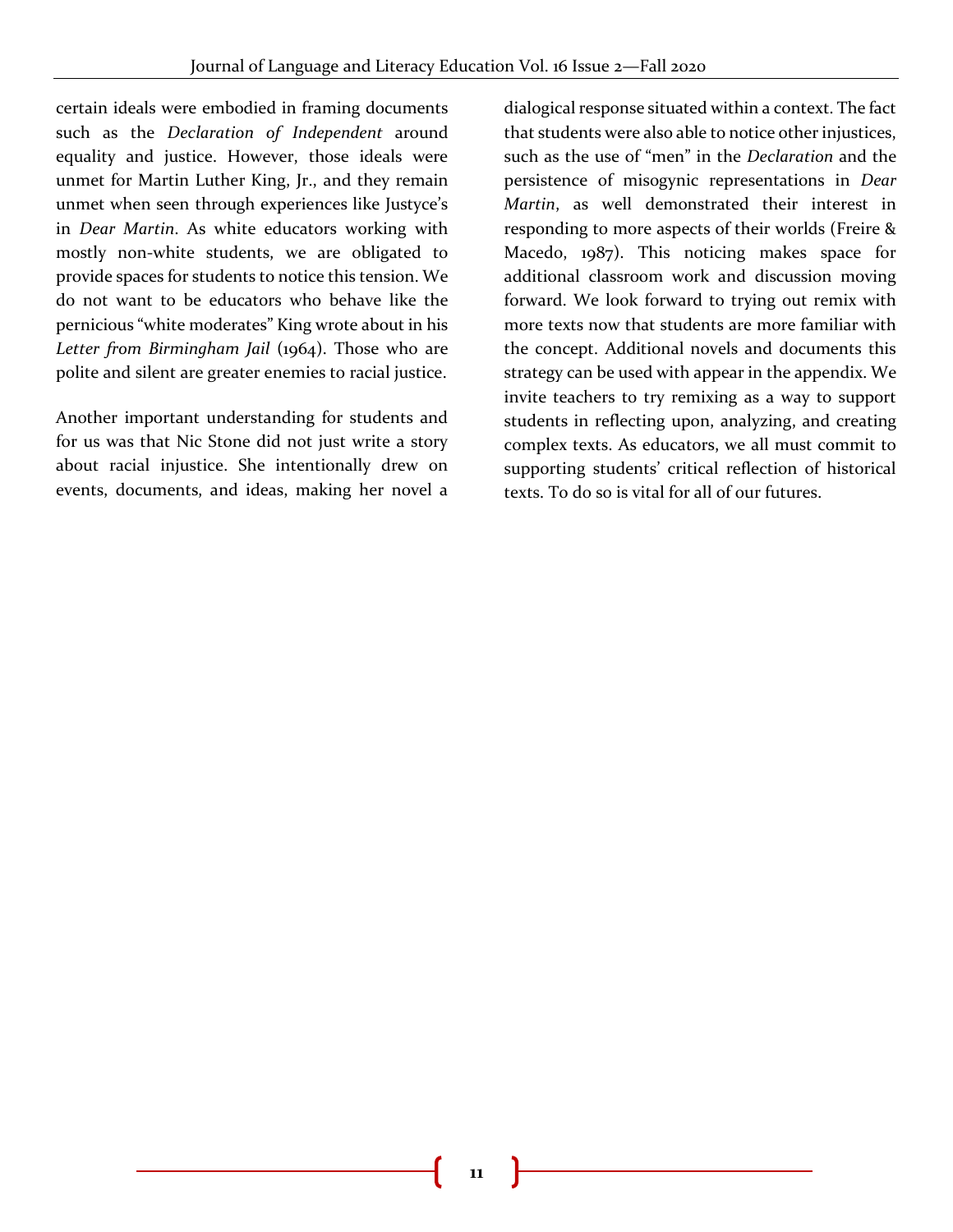#### **References**

- Art Wars. (2020). *Famous stars.* <https://i.pinimg.com/originals/12/db/e3/12dbe3e1396cc1a84ba80ec28e333b8e.jpg>
- Bakhtin, M. M. (1981). *The dialogic imagination: Four essays*. M. Holquist. Trans. University of Texas Press.
- Coles, J. A. (2016). Black lives, too, matter in schools: An exploration of symbolic violence against Black youth in America's schools. *Urban Education Research & Policy Annuals*, *4*(2), 17-33.
- Fairclough, N. (1992). Discourse and text: Linguistic and intertextual analysis within discourse analysis. *Discourse & Society*, *3*(2), 193-217.
- Freire, P., & Macedo, D. (1987). *Literacy: Reading the word and the world.* Bergin & Garvey Publishers.
- Hull, G. A., & Katz, M. L. (2006). Crafting an agentive self: Case studies of digital storytelling. *Research in the Teaching of English, 41*(1), 43-81.
- Jefferson, T. (1776). *The Ddeclaration of Iindependence*. U.S.
- Jocson, K. M. (2013). Remix revisited: Critical solidarity in youth media arts. *E-learning and Digital Media*, *10*(1), 68-82.
- Kellner, D. (2003). *Media culture: Cultural studies, identity, and politics between the modern and the post-modern*. Routledge.
- Kellner, D., & Kim, G. (2010). YouTube, critical pedagogy, and media activism. *The Review of Education, Pedagogy, and Cultural Studies*, *32*(1), 3-36.
- King, Jr., M. L., (1963). *I have a dream*. Speech delivered August 28, 1963 at the Washington Mall.
- King Jr., M. L. (1964). Letter from Birmingham jail. In R. S. Gottleb (Ed.), *Liberating faith: Religious voices for justice, peace, & ecological wisdom* (pp. , 177-187). Rowman & Littlefield Publishers.
- King, C. M. (2020). Metacognition or "BS"? Examining student reading practices in reading journals. *Pedagogy: Critical Approaches to Teaching Literature, Language, Composition, and Culture*, *20*(3), 473-498.
- King, Jr., M. L., (1963). *I have a dream*. Speech delivered August 28, 1963 at the Washington Mall.
- Kress, G. R. (2010). *Multimodality: A social semiotic approach to contemporary communication*. Taylor & Francis/Routledge.
- Kress, G., & Van Leeuwen, T. (2001). *Multimodal discourse. The modes and media of contemporary communication*. Cappelen.
- Leonardo, Z., & Zembylas, M. (2013). Whiteness as technology of affect: Implications for educational praxis. *Equity & Excellence in Education*, *46*(1), 150-165.
- Lessig, L. (2008). *Remix: Making art and commerce thrive in the hybrid economy*. Penguin Press.
- Miller, C. R., & Shepherd, D. (2004). Blogging as social action: A genre analysis of the weblog (2004). In L. J. Gurak, A. S. Antonijevic, L. Johnson, C. Ratliff, & J. Reyman (Eds.) *Into the blogosphere: Rhetoric, community, and culture of weblogs.* University of Minnesota.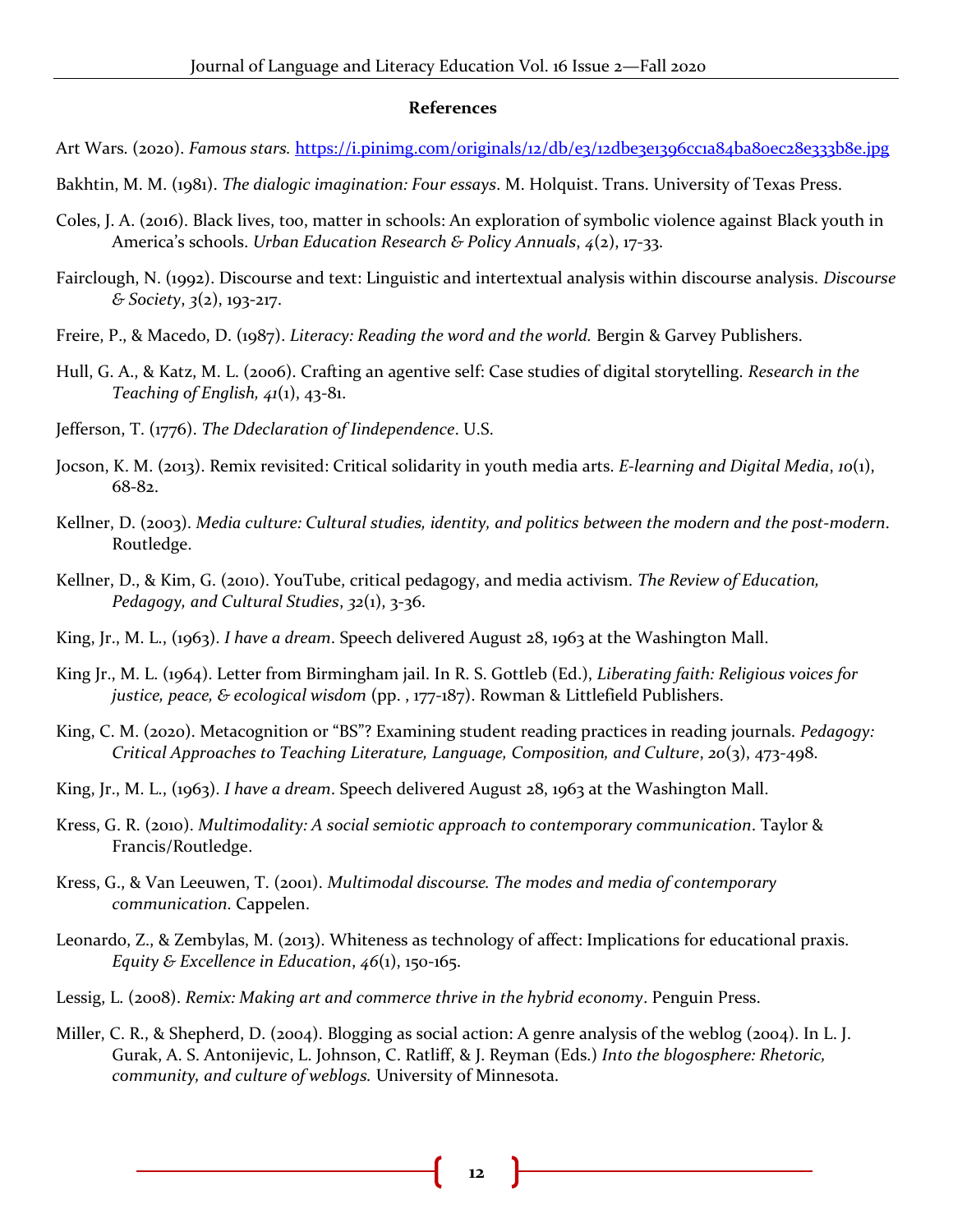- Robbins, R., Colmant, S., Dorton, J., Schultz, L. C., & Ciali, P. (2006). Colonial instillations in American Indian boarding school students. *Educational Foundations*, *20*(3-4), 69-89.
- Rosenblatt, L. M. (1994). *The reader, the text, the poem: The transactional theory of the literary work*. Southern Illinois University & IU Press.
- Suhor, C. (1984). Towards a semiotic-based curriculum. *Journal of Curriculum Studies, 16*(3), 247-257
- Varghese, N. V. (2018). Criticality, empathy and welfare in educational discourses. *Contemporary Education Dialogue*, *15*(2), 122-142.
- Watkins, M. (2018). Little room for capacitation: Rethinking Bourdieu on pedagogy as symbolic violence. *British Journal of Sociology of Education*, *39*(1), 47-60.